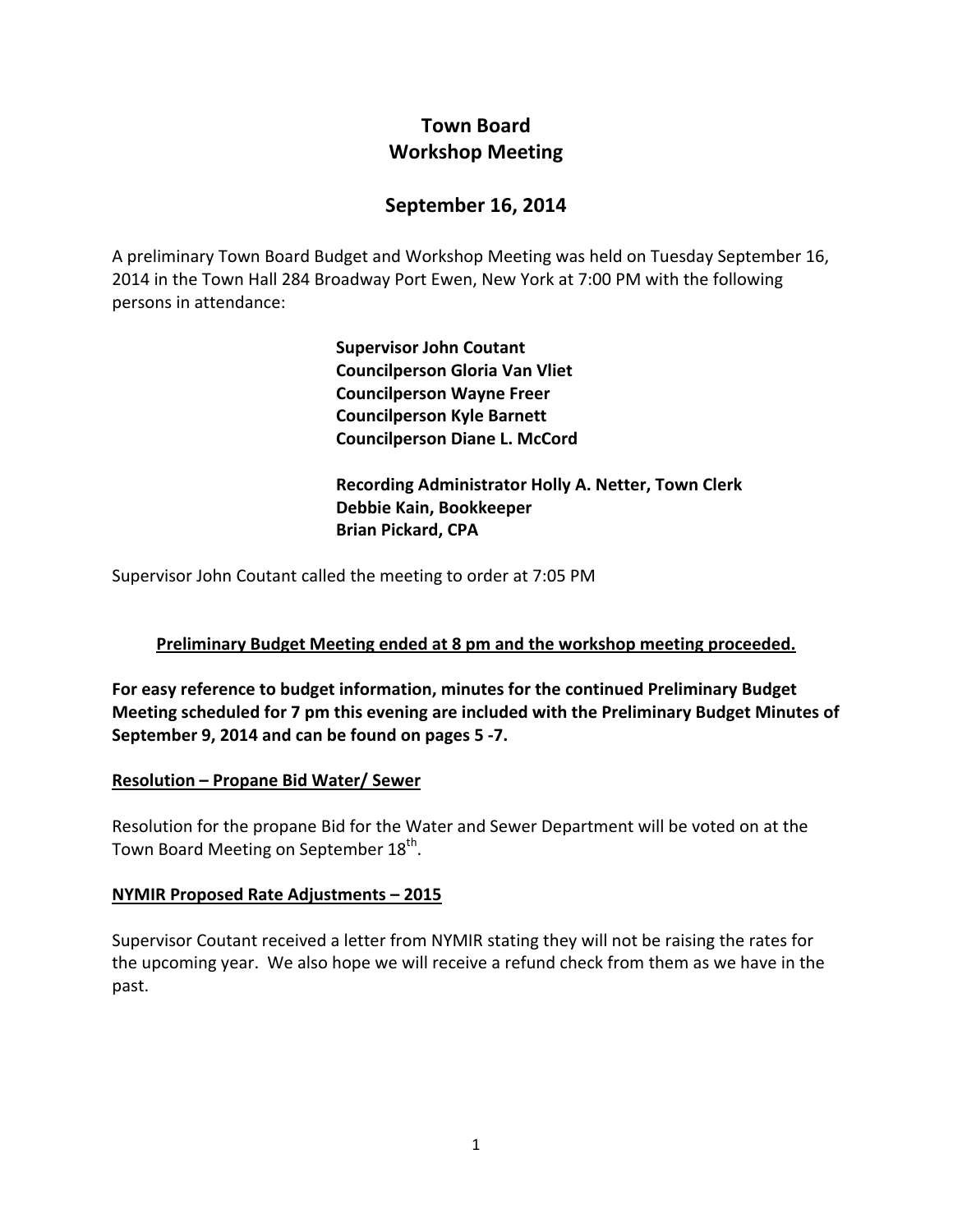### **Ulster County Resource Recovery Budget**

Supervisor Coutant said it appeared the RRA received an increase in their fund balance. It went from \$54,000 to \$456,000. Supervisor John Coutant questioned, with that significant increase, is it really necessary to increase the expenses of the Towns in Ulster County? 2015 UCRRA budget was given to Kurt Dankelman, Recycling Coordinator for review.

### **Riverview Condominiums**

A proposal from Mike Burnholtz to do the appraisal work for Riverview Condominiums was received and looks reasonable. A motion to authorize Supervisor Coutant to sign the agreement will be made at the Town Board meeting on September 18, 2014.

### **Drainage problem on 213 and Pine Street**

Supervisor John Coutant explained several years ago when we had high water issues, residents had brought in pictures of the 213 area and Pine Street and the situation seems to be deteriorating. When the water cannot move fast enough it floods Pine Street and gets into the houses. NYS DOT engineer, Thomas Story, reviewed the location in mid July with Highway Superintendent Mike Cafaldo. After review of the State's record plans, they found that the drainage crossing was constructed as per plan and is currently functioning as designed. They also found that no damage was caused to the cross culvert due to recent flooding. The question was asked about replacing the culvert with a larger pipe. In Mr. Story's response letter he states the Department presently designs for 20 year storms and feels it would be impractical to design for the 100 plus year storms. He also makes note a larger pipe under 213 would allow passage of more water and not address concerns of residents downstream currently being flooded. In response to the flooding issue on Pine Street it was observed that there are a couple of choke points along the stream channel, mainly debris and what appears to be an undersized driveway pipe. A formal drainage analysis would be needed to determine the proper pipe size. The DOT recommends the stream channel be cleared of debris and a drainage analysis be completed to verify the proper driveway pipe size. Superintendent Cafaldo feels it is an off road drainage matter and should be addressed by the Town Board to determine what further action should be taken.

### **New Paltz School District Bond Proposition – Superintendent Maria Rice presentation – Town Board Meeting**

Superintendent Maria Rice would like the opportunity to share a brief presentation regarding the upcoming Bond Proposition for the New Paltz Central School District set for public vote on October 28, 2014. The Board agreed to have them make their presentation. Councilperson Freer said make sure she knows the Town Board Meeting is televised but does not have a large audience in attendance. They would not want her to be disappointed.

### **Riverview Cemetery**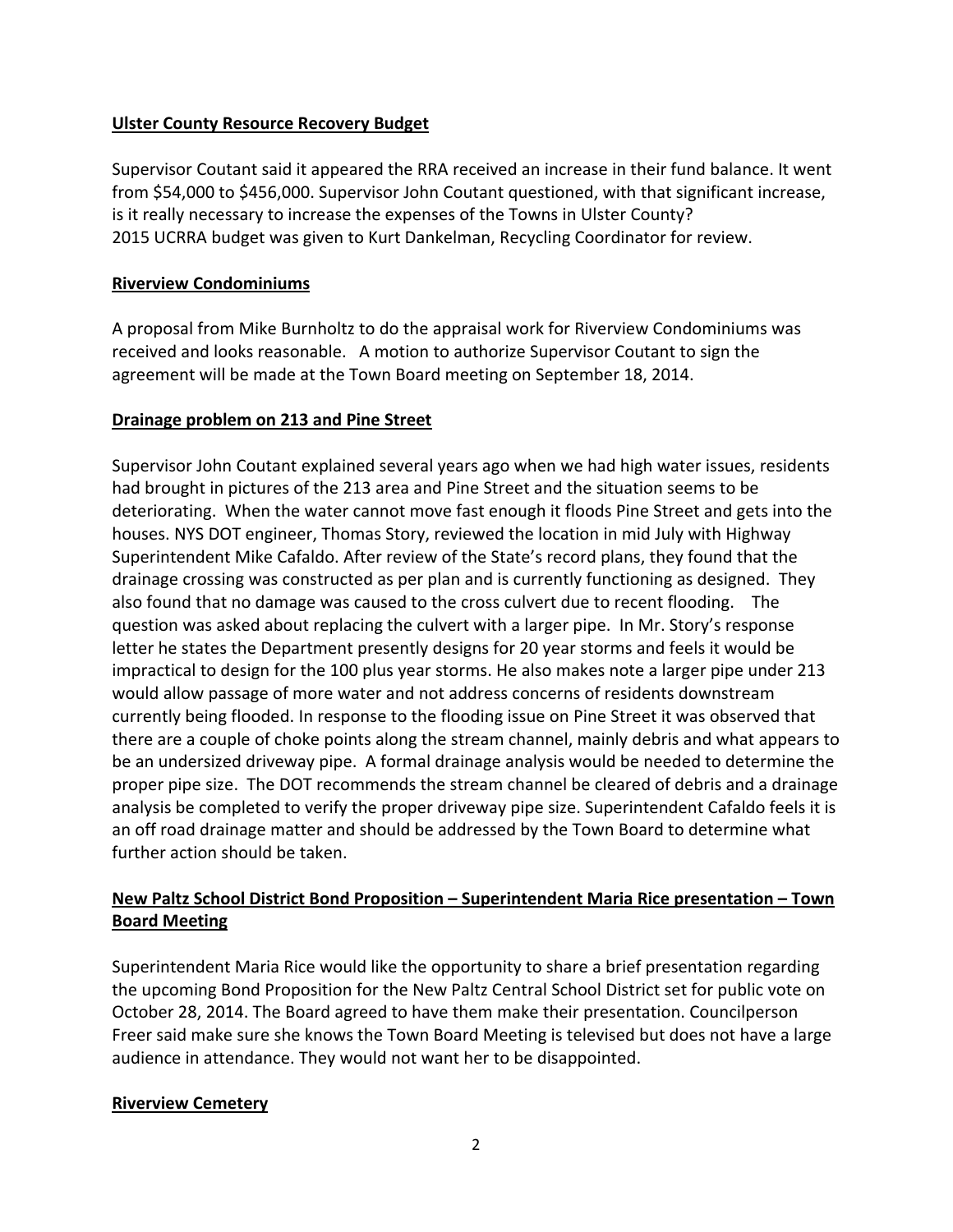A brief overview of Riverview Cemetery indicated they are operating in the red. Their revenues are nonexistent. No graves are being opened and no graves being sold. They have \$60,000 locked into long term Certificate of Deposits and the State law prohibits them from using those funds for operation costs. They are only allowed to use the interest they receive from the CD's and with the low rates they are being paid; there are not enough funds to pay for the mowing of the cemetery. Supervisor Coutant said the Board may want to consider giving them a \$2,000 ‐ \$3,000 stipend to help. The grass is cut 10‐12 times a year at \$440/mowing. Supervisor Coutant said he feels by giving them a little financial assistance it would postpone the cemetery being abandoned at which point the town would be responsible for mowing it. Councilperson Barnett said if we don't subsidize them we will be forced to take the whole thing over and it will cost the town more money. The Riverview Board is writing to the State Association of Cemeteries to see if they can have special dispensation to utilize the funds or invest them differently to allow them to pay for the upkeep of the grounds. SHPO is being contacted to see if there are any grants available. The town currently has the Recreation Department cut the grass a few times a year to help. The Cemetery Law needs to be reviewed. The Cemetery Association needs to clarify how they can liquefy the funds. Further research needs to be done before any decision can be made.

### **SPCA**

Maria Shultis from the SPCA faxed Supervisor Coutant a Proposal for Housing Stray Dogs from Esopus including fees that would be charged. Councilperson McCord received information from Hopenstedt's regarding their fees and policies for boarding dogs. One other location will be contacted to obtain information and will be discussed at a later date. The boarding of Esopus dogs is an alternative if the Board decides to close the Kennel.

### **Water Chestnut Machine – Paid Off – Orange County Trust Company**

The water chestnut machine has been paid in full as of July 17, 2014.

### **P.A. System – Town Hall**

Councilperson Gloria Van Vliet liaison to the Planning Board commented at the last Planning Board meeting there were many people speaking and it was difficult for people to hear. The tape recording did not pick up the voices. Fortunately the secretary takes short hand and was able to scribe the minutes accurately. Councilperson Wayne Freer talked to Arace Electronics regarding microphones. Three microphones will be on the table for the Board members and on all the time. One microphone will be on a stanchion and people in the audience will need to go up to that microphone to speak if they have public comment. Four microphones and a patch cord for the Maranzs are needed. Multiple people will need to learn how to set the gain on each microphone. One microphone will have a shut off switch, which will be used for the public. Councilperson Freer will obtain pricing for all microphones including a wireless option.